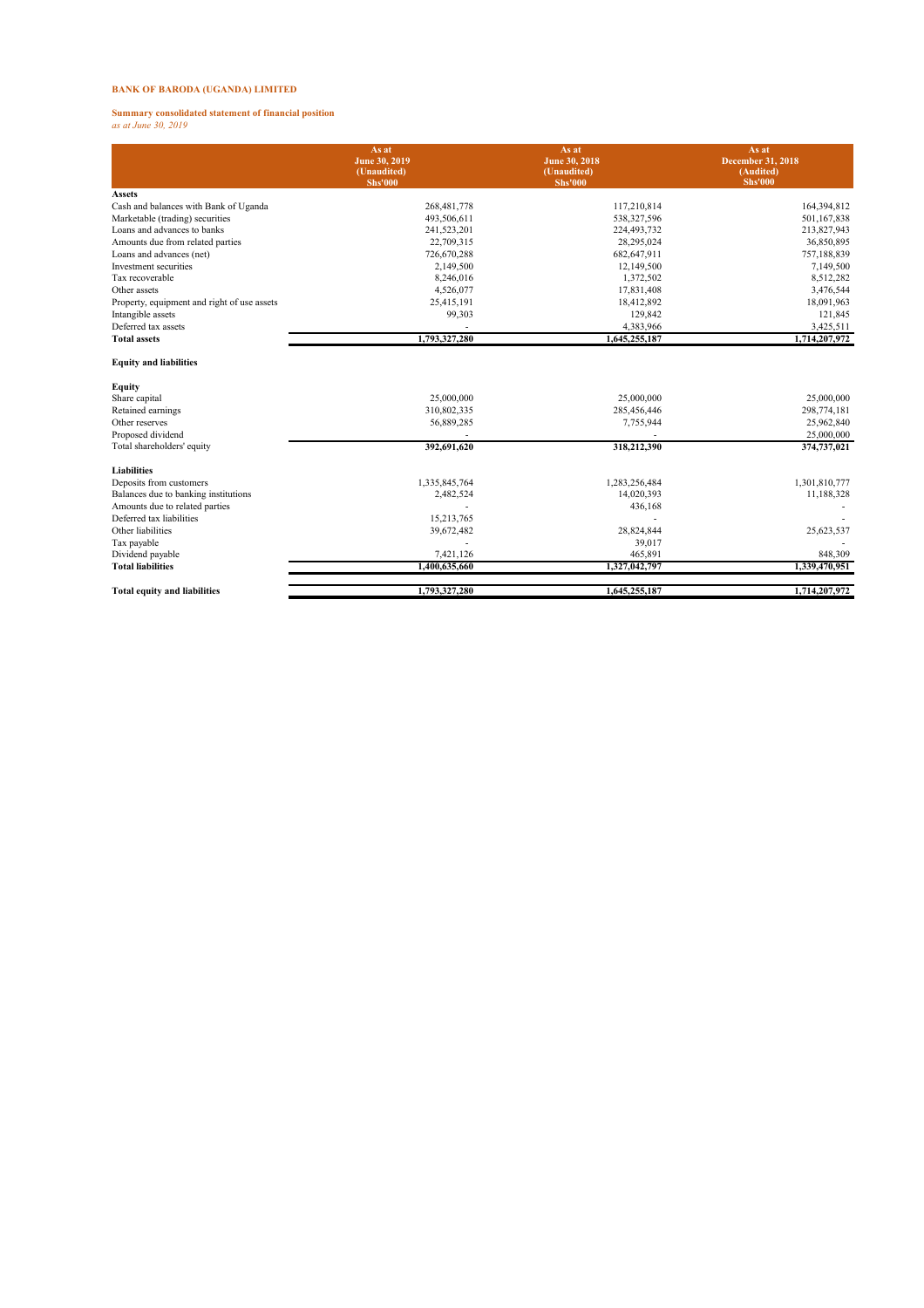## **BANK OF BARODA (UGANDA) LIMITED**

**Summary consolidated statement of profit or loss and other comprehensive income** *for six months period ended June 30, 2019*

|                                                                                                                                                                     | Six months period ended June 30, 2019<br>(Unaudited)<br><b>Shs'000</b> | Six months period ended June 30, 2018<br>(Unaudited)<br><b>Shs'000</b> | Year ended December 31, 2018<br>(Audited)<br><b>Shs'000</b> |  |
|---------------------------------------------------------------------------------------------------------------------------------------------------------------------|------------------------------------------------------------------------|------------------------------------------------------------------------|-------------------------------------------------------------|--|
| Interest income                                                                                                                                                     | 79,644,247                                                             | 76,497,488                                                             | 158,741,498                                                 |  |
| Interest expense                                                                                                                                                    | (28, 818, 896)                                                         | (25,904,683)                                                           | (49, 239, 650)                                              |  |
| Net interest income                                                                                                                                                 | 50,825,351                                                             | 50,592,805                                                             | 109,501,848                                                 |  |
| Foreign exchange income                                                                                                                                             | 1,731,763                                                              | 1,692,412                                                              | 3,574,197                                                   |  |
| Fees and commissions income                                                                                                                                         | 7,648,696                                                              | 7,179,961                                                              | 13,937,740                                                  |  |
| Other income                                                                                                                                                        | 9,406,364                                                              | 9.018.249                                                              | 19,713,618                                                  |  |
| Impairment of loans, advances and other<br>credit risk provision                                                                                                    | (2,658,585)                                                            | 13,119,752                                                             | 950,170                                                     |  |
| Administration and operating expenses                                                                                                                               | (17, 631, 271)                                                         | (36, 421, 530)                                                         | (54,988,975)                                                |  |
| Profit before tax                                                                                                                                                   | 49,322,318                                                             | 45,181,649                                                             | 92,688,598                                                  |  |
| Taxation                                                                                                                                                            | (21, 405, 405)                                                         | (7, 125, 589)                                                          | (19, 205, 138)                                              |  |
| Profit for the period/year                                                                                                                                          | 27,916,913                                                             | 38,056,060                                                             | 73,483,460                                                  |  |
| Items that may be subsequently<br>reclassified to profit or loss;<br>Net change in financial assets measured at<br>fair value through other comprehensive<br>income | 15,832,643                                                             |                                                                        | (18, 955, 486)                                              |  |
| Total comprehensive income for the<br>period/year                                                                                                                   | 43,749,556                                                             | 38,056,060                                                             | 54,527,974                                                  |  |
| <b>Earnings per share</b><br>Basic & diluted (annualised)                                                                                                           | 22.33                                                                  | 30.44                                                                  | 29.39                                                       |  |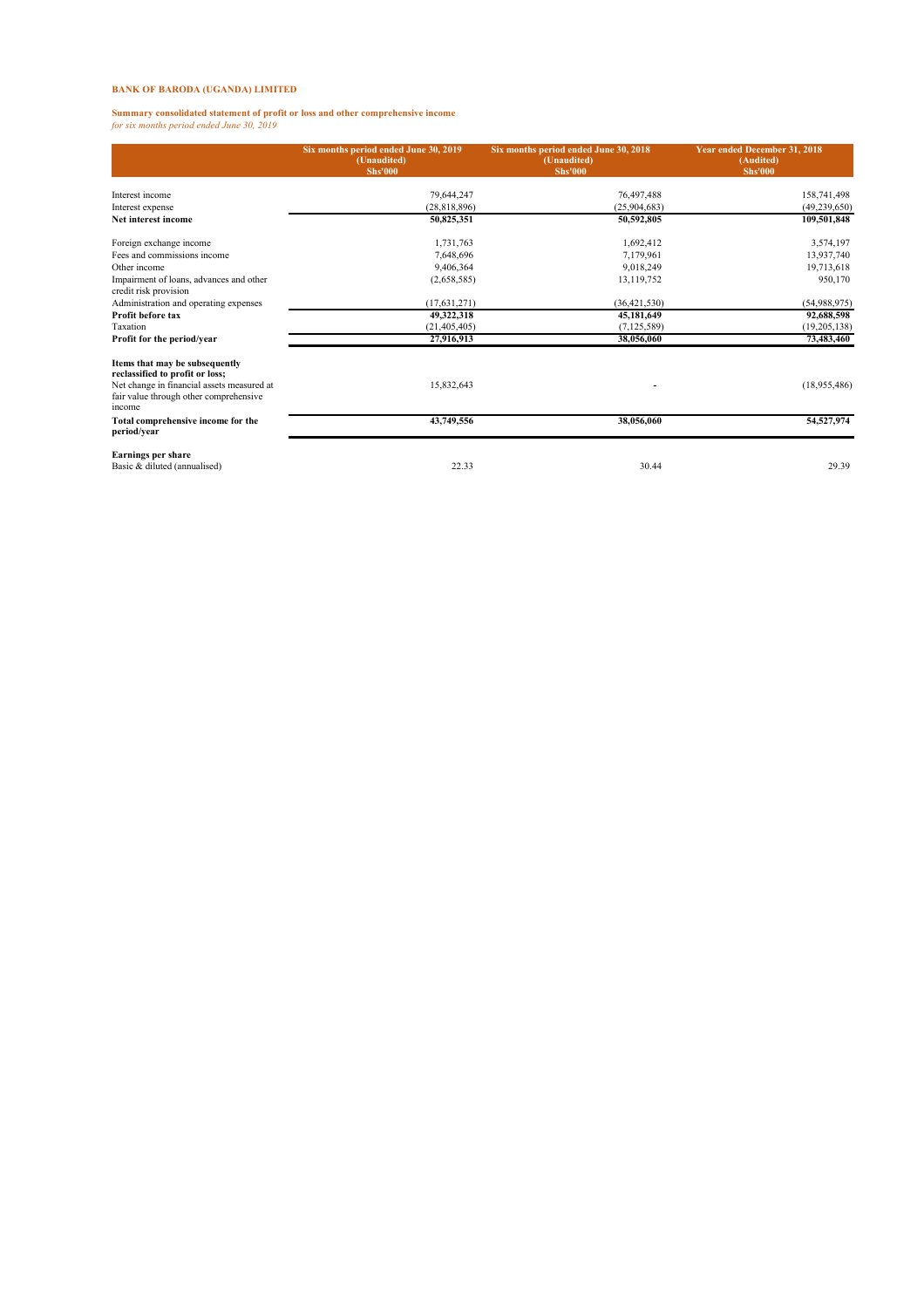## **BANK OF BARODA (UGANDA) LIMITED**

### **Other disclosures**

|                                       | Six months period ended June 30, 2019<br>(Unaudited)<br><b>Shs'000</b> | Six months period ended June 30, 2018<br>(Unaudited)<br><b>Shs'000</b> | Year ended December 31, 2018<br>(Audited)<br><b>Shs'000</b> |  |
|---------------------------------------|------------------------------------------------------------------------|------------------------------------------------------------------------|-------------------------------------------------------------|--|
| <b>Contingent liabilities</b>         |                                                                        |                                                                        |                                                             |  |
| Letters of credit                     | 63,583,741                                                             | 49,631,832                                                             | 57,699,381                                                  |  |
| Guarantees and performance bonds      | 89,080,660                                                             | 75,288,652                                                             | 72,593,979                                                  |  |
| Total                                 | 152,664,401                                                            | 124,920,484                                                            | 130,293,360                                                 |  |
| <b>Commitments</b>                    |                                                                        |                                                                        |                                                             |  |
| Undrawn credit lines                  | 165,118,388                                                            | 165,460,740                                                            | 145,961,162                                                 |  |
| Total                                 | 165,118,388                                                            | 165,460,740                                                            | 145,961,162                                                 |  |
|                                       |                                                                        |                                                                        |                                                             |  |
| Non-performing loans and other assets | 45,442,537                                                             | 15,289,636                                                             | 16,397,329                                                  |  |
| Interest in suspense                  | 829,694                                                                | 562,371                                                                | 639,771                                                     |  |
| Bad debts written off                 | 651,496                                                                | 20,336,545                                                             | 24,021,093                                                  |  |
| Large loan exposures                  | 175,564,000                                                            | 116,050,000                                                            | 161,870,000                                                 |  |
| Insider loan exposures                | 22,993                                                                 | 29,592                                                                 | 16,914                                                      |  |
| <b>Capital position</b>               |                                                                        |                                                                        |                                                             |  |
| Core capital                          | 321,087,770                                                            | 305,838,806                                                            | 319,590,070                                                 |  |
| Supplementary capital                 | 15,899,588                                                             | 16,526,814                                                             | 16,568,625                                                  |  |
| Total qualifying capital              | 336,987,358                                                            | 322,365,620                                                            | 336,158,695                                                 |  |
| Total risk weighted assets (RWA)      | 1,059,812,768                                                          | 1,048,992,806                                                          | 1,010,026,737                                               |  |
| Core capital to RWA                   | 30.30%                                                                 | 29.16%                                                                 | 31.64%                                                      |  |
| Total qualifying capital to RWA       | 31.80%                                                                 | 30.73%                                                                 | 33.28%                                                      |  |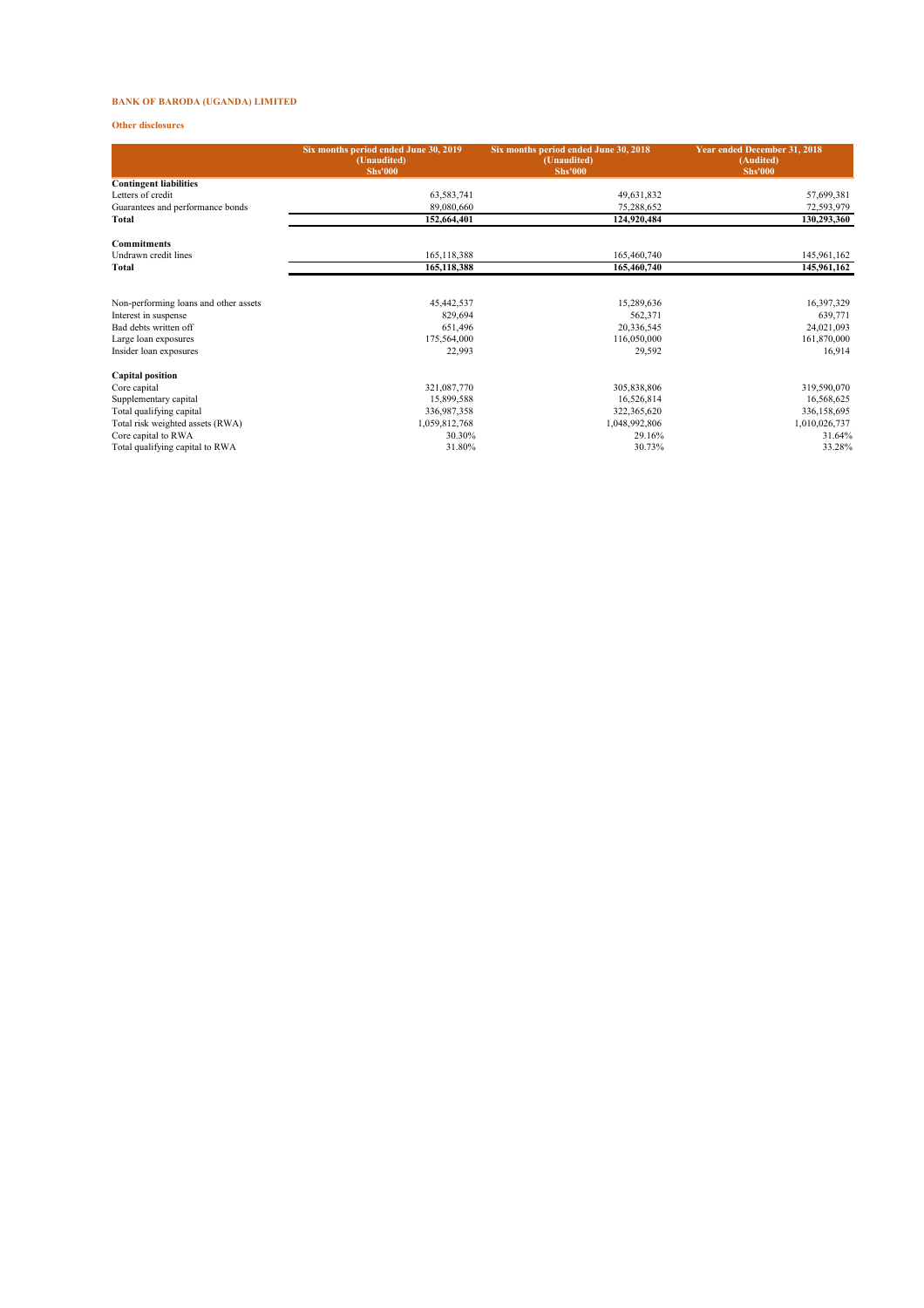## **#REF!**

## **Summary consolidated statement of cash flows**

|                                                                  | Six months period ended June<br>30, 2019<br>(Unaudited)<br><b>Shs'000</b> | Six months period ended June<br>30, 2018<br>(Unaudited)<br><b>Shs'000</b> | Year ended December 31, 2018<br>(Audited)<br><b>Shs'000</b> |  |
|------------------------------------------------------------------|---------------------------------------------------------------------------|---------------------------------------------------------------------------|-------------------------------------------------------------|--|
| Cash flows from operating activities                             |                                                                           |                                                                           |                                                             |  |
| Profit before tax                                                | 49,322,318                                                                | 45,181,649                                                                | 92,688,598                                                  |  |
| <b>Adjustments for:</b>                                          |                                                                           |                                                                           |                                                             |  |
| Depreciation and amortization                                    | 699,520                                                                   | 794,722                                                                   | 1,450,843                                                   |  |
| Loss on sale of property and equipment                           |                                                                           | 29,276                                                                    |                                                             |  |
| Impairment of loans, advances and other credit risk              | 2,658,585                                                                 | (13, 421, 137)                                                            | 950,170                                                     |  |
| Increase in cash reserve requirement                             | (3,770,000)                                                               | (12,598,000)                                                              | (9,808,000)                                                 |  |
| Fair value adjustments                                           | 15,244,492                                                                |                                                                           | (18,955,486)                                                |  |
| Changes in working capital                                       |                                                                           |                                                                           |                                                             |  |
| Loans & advances to customers (net)                              | 27,859,966                                                                | (65, 551, 733)                                                            | (141, 564, 584)                                             |  |
| Government securities & placements                               | (37, 448, 727)                                                            | (34,041,635)                                                              | 10,477,664                                                  |  |
| Customer deposits                                                | 34,034,987                                                                | 117,010,881                                                               | 135,565,175                                                 |  |
| Balances due to banking institutions                             | (8,705,804)                                                               | 14,020,393                                                                | (8,060,548)                                                 |  |
| Other liabilities                                                | 27,629,034                                                                | (7,390,206)                                                               | 9,205,884                                                   |  |
|                                                                  | 106,474,837                                                               | 29,678,852                                                                | 71,949,222                                                  |  |
| Income tax paid                                                  | (16,691,410)                                                              | (7, 125, 589)                                                             | (23,710,441)                                                |  |
| Net cash generated from operating activities                     | 89,783,427                                                                | 22,553,263                                                                | 48,238,781                                                  |  |
| Cash flows from investing activities                             |                                                                           |                                                                           |                                                             |  |
| Purchase of properties and equipment                             | (8,022,747)                                                               | (301,772)                                                                 | (469, 306)                                                  |  |
| Purchase of other intangible assets                              |                                                                           |                                                                           | (159,660)                                                   |  |
| Net cash used in investing activities                            | (8,022,747)                                                               | (301,772)                                                                 | (628, 966)                                                  |  |
| <b>Cash flows from financing activities</b>                      |                                                                           |                                                                           |                                                             |  |
| Dividends paid                                                   | (17,999,989)                                                              | (18,750,000)                                                              | (18,750,000)                                                |  |
| Net changes in cash and cash equivalents for the                 | 63,760,690                                                                | 3,501,491                                                                 | 28,859,815                                                  |  |
| Cash and cash equivalents at the beginning of the<br>period/year | 515,630,218                                                               | 486,770,403                                                               | 486,770,403                                                 |  |
| Cash and cash equivalents at the end of the<br>period/year       | 579,390,908                                                               | 490,271,894                                                               | 515,630,218                                                 |  |